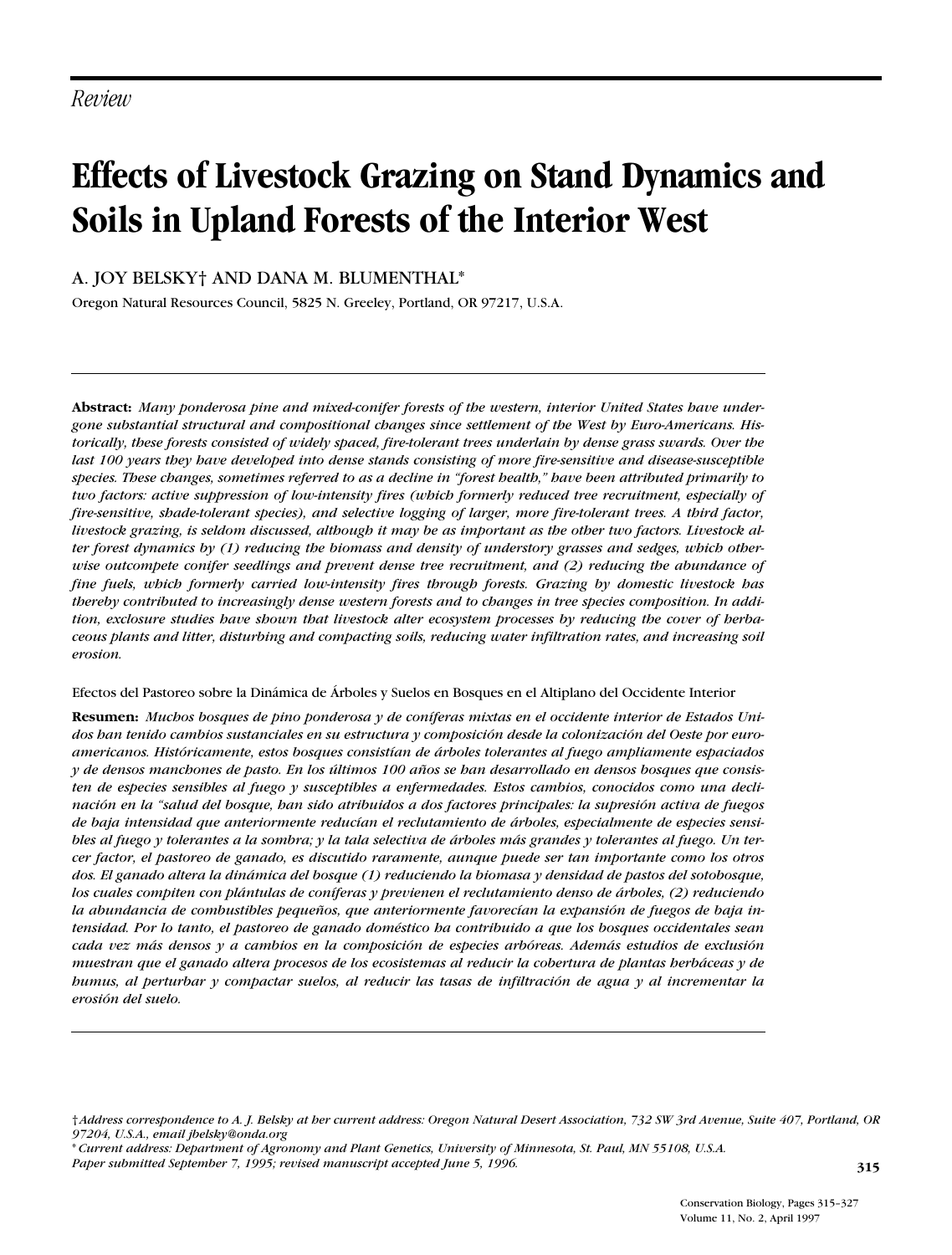# **Introduction**

Management of forests throughout the mountainous interior of the western United States has recently received wide attention from both government agencies and the general public. Much of this attention has concentrated on what federal land-management agencies and the press call the "forest health emergency," which is generally described as the conversion of low-density, fire-tolerant ponderosa pine and mixed conifer forests into dense, fire-prone, diseased "thickets" that contribute to "catastrophic forest mortality" (Wickman 1992; Mutch et al. 1993). This widespread perception, which may not be supported by the evidence (Smith 1994; AFSEEE 1995), has been promoted by the timber industry, some western congressmen, and the U.S. Forest Service to justify widespread thinning and salvage logging of forests of the Interior West (DellaSala et al. 1995).

Recent publications and state and federal assessments (e.g., Gast et al. 1991; Mutch et al. 1993; O'Laughlin et al. 1993; Everett 1994) on structural and compositional changes in western forests have concentrated primarily on the effects of logging, silvicultural practices, fire suppression, disease, and road construction on forest stability and sustainable timber production. The effects of livestock grazing on these forested ecosystems have received little attention. However, an extensive scientific literature, beginning as early as the 1920s (e.g., Pearson 1923; Leopold 1924), suggests that livestock played a major role in altering these forests.

Domestic livestock currently graze approximately 115 million ha, or 91%, of all federal lands in the 11 contiguous western states (U.S. General Accounting Office 1988; Armour et al. 1991). The impacts of grazing on western ecosystems in terms of species losses, soil erosion, and degradation of wildlife habitat have been both widespread and severe (Flather et al. 1994; Fleischner 1994). Several excellent reviews have documented effects of grazing in a variety of ecosystems, primarily in western rangelands, arid woodlands, and riparian zones (Kauffman & Krueger 1984; Skovlin 1984; Thurow 1991; Archer 1994; Fleischner 1994). However, none is specific to the more arid low and mid-elevation forests of the western, interior United States, which include forests from Washington south to New Mexico and from the Rocky Mountains west to the eastern Cascade–Sierra Nevada Range. Specifically, we review the effects of livestock grazing on low- and mid-elevation forested ecosystems of the Interior West and discuss evidence suggesting that livestock have had a profound influence on the stand dynamics, species composition, soils, and stability of these forests.

# **Effects of Livestock Grazing on Forest Dynamics**

Over the last 100 years, the structure, composition, and dynamics of semi-arid western, interior forests have

changed dramatically. These forests, dominated at low elevations by ponderosa pine (*Pinus ponderosa*) and at middle elevations by Douglas fir (*Pseudotsuga menziesii*), grand fir (*Abies grandis*), and western larch (*Larix occidentalis*), were once commonly described as open woodlands of widely spaced, majestic trees, underlain by dense grass swards (Fig. 1a) (Cooper 1960; Peet 1988; Habeck 1990; Covington & Moore 1994). Over the last century, most of these forests have been clearcut, roaded, and fragmented so that only a small fraction of the original forests remains. In Oregon, for example, only 2–8% of the original late-seral ponderosa pine forests still exist, and in Montana's Kootenai National Forest only 10% of its original late-seral forests remain (Henjum et al. 1994; DellaSala et al. 1995). Of those forests not extensively logged, many have experienced great increases in tree density (Fig. 1b) and changes in species composition, often forming dense stands of fire- and disease-sensitive trees. These changes were initiated by landuse changes by early Euro-American settlers and exacerbated by more recent management decisions (Weaver 1943; Cooper 1960; Peet 1988; Morgan 1994).

# **Presettlement Ponderosa-Pine and Mixed-Conifer Forests**

Open, park-like forests were once common throughout the interior forests of British Columbia (Tisdale 1950), Washington (Weaver 1947; Oliver et al. 1994), Montana (Habeck 1990), Oregon (Hall 1976), Idaho (Zimmerman & Neuenschwander 1984), California (Laudenslayer et al. 1989; Morgan 1994), Utah (Madany & West 1983), Colorado (Smith 1967), Arizona (Cooper 1960; Clary 1975; Covington & Moore 1994), and New Mexico (Savage & Swetnam 1990). Forest overstories were composed of widely spaced trees growing in even-aged (Weaver 1943; Cooper 1960) and uneven-aged (White 1985) patches, and understories were composed of grasses, forbs, and low shrubs. Densities of large-diameter trees were on the order of 12–70 trees/ha (Laudenslayer et al. 1989; Habeck 1990; Covington & Moore 1994).

In xeric sites, at low elevations, and on south-facing slopes forests were dominated by widely dispersed ponderosa pine, which formed one of the most extensive forest types of the western United States (Peet 1988; Olson 1992). In wetter sites, at mid elevations, and on northfacing slopes late-successional forests were dominated by Douglas fir, western larch, and true firs such as grand fir and white fir (*Abies concolor*). These more mesic mixed-conifer forests had closed canopies and sparse understories, but after intense fire they were replaced by early-successional ponderosa pine and western larch stands, which often persisted for long periods as frequent, low-intensity fires eliminated the more fire-sensitive true fir seedlings. The fires, therefore, opened up the early successional pine and later successional Douglas fir stands and maintained them at low densities. At high elevations closed forests were dominated by subal-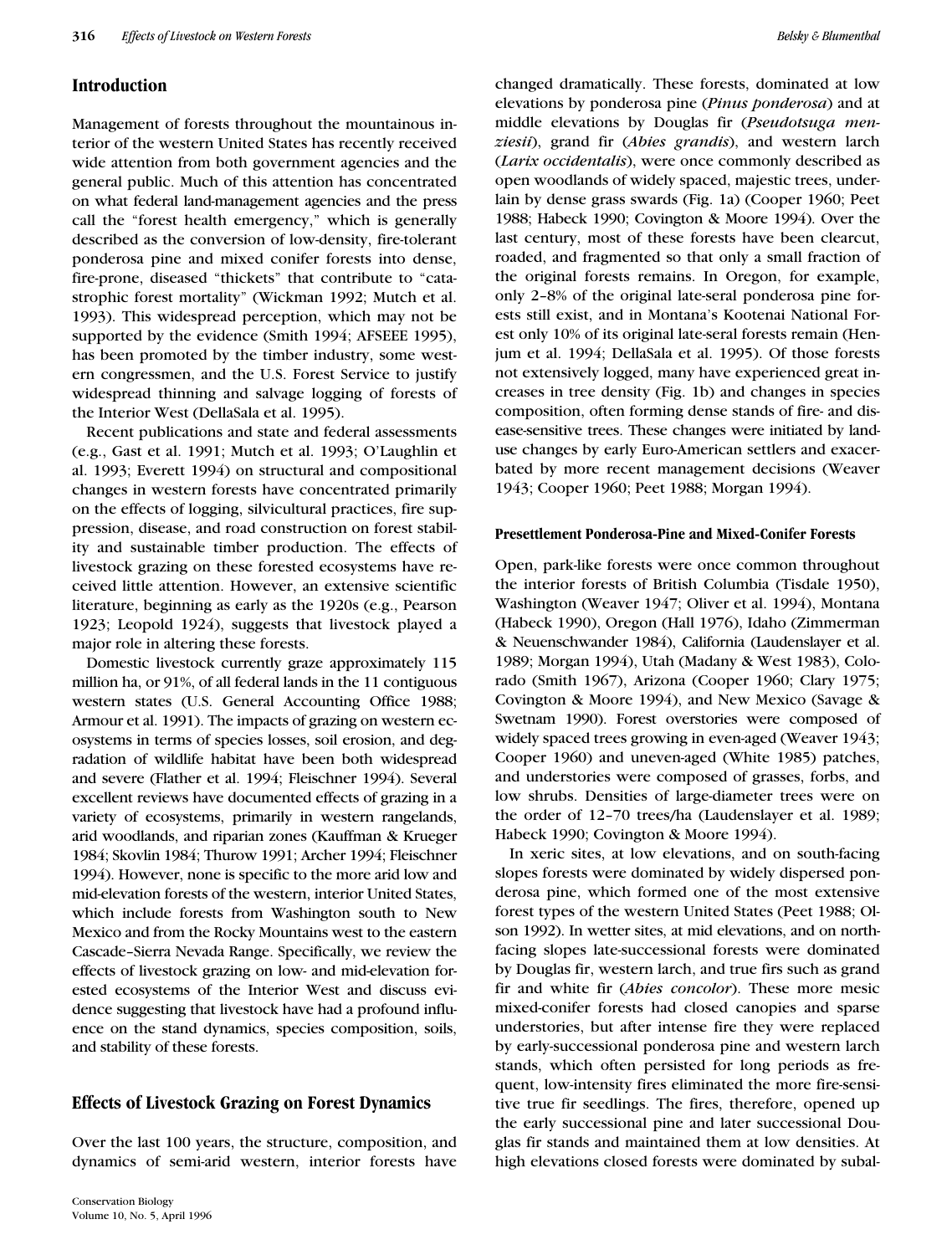

*Figure 1. An open, park-like stand of ponderosa pine in eastern Oregon, which resembles low-elevation western, interior forests prior to settlement by Euro-Americans (A), and a ponderosa pine stand with a dense understory of pine saplings, which resulted from years of livestock grazing and fire suppression (B). Both stands are in the Deschutes National Forest in eastern Oregon. (Photos by Sandy Lonsdale.)*

pine fir (*Abies lasiocarpa*) and mountain hemlock (*Tsuga heterophylla*).

Forest floors were dominated by grasses such as mountain muhly (*Muhlenbergia montana*) in the Southwest, blue grama (*Bouteloua gracilis*) and Arizona fescue (*Festuca arizonica*) in the central Rockies, and Idaho fescue (*Festuca idahoensis*), bluebunch wheatgrass (*Pseudoregneria spicata*), pinegrass (*Calamagrostis rubescens*), and elk sedge (*Carex geyeri*) in the Northwest (Currie 1987; Laudenslayer et al. 1989; Archer & Smeins 1991). In some forests shrubs such as ninebark (*Physocarpus malvaceus*), snowbrush ceanothus (*Ceanothus velutinus*), and bitterbrush (*Purshia tridentata*) were important constituents (Franklin & Dyrness 1973; Zimmerman & Neuenschwander 1984).

Prior to extensive Euro-American settlement, circa 1820– 1890, two natural phenomena maintained the trees at low densities: (1) competitive exclusion of tree seedlings by dense understory grasses and (2) frequent thinning of understory trees by low-intensity surface fires. The vigorous graminoid understory was particularly important in maintaining low tree densities because established grasses with their extensive root systems are able to outcompete tree seedlings for soil moisture and nutrients (Rummell 1951; Larson & Schubert 1969; Miller 1988; Karl & Doescher 1993). Recruitment of tree seedlings into larger size-classes was, therefore, low. Nevertheless, healthy grass swards did not totally prevent tree regeneration. The occurrence of uneven-aged stands of ponderosa pine suggests that tree seedlings occasionally survived, most probably in sites disturbed by animals, tree falls, and locally severe fires (Franklin & Dyrness 1973; White 1985).

Low-intensity surface fire was the second factor reducing tree density in presettlement ponderosa pine and mixed-conifer forests (Weaver 1943, 1947, 1950; Cooper 1960). These fires, ignited by lightning and Native Americans (Cooper 1960; Arno 1980), were fueled by grasses, shrubs, and dry pine needles (Morgan 1994). Typically, they were cool and slow burning and were non-lethal to large-diameter fire-tolerant trees (Morgan 1994). Because ponderosa pine, western larch, and Douglas fir evolved with frequent fire, they possess numerous traits, including self-pruning and thick, heat-resistant bark, that increase their tolerance of fire (Franklin & Dyrness 1973; Saveland & Bunting 1988). Douglas fir is less fire-tolerant than the other two species because it develops a thickened bark layer at a later stage (Habeck 1990). Nevertheless, saplings of ponderosa pine (stem diameter  $\leq$ 5 cm) (Hall 1976) and saplings and trees of other species suffer heavy mortality during low-intensity surface fires (Weaver 1950; Cooper 1960; Peet 1988).

Fire-scar studies have shown that low-intensity fires occurred frequently in ponderosa pine forests of presettlement times, with an average return interval of 5–12 years throughout the West (Peet 1988). The mean fire interval was 4–5 years in some parts of the Southwest (Dieterich 1980; Savage & Swetnam 1990), 10 years in southern California (McBride & Laven 1976), and 5–38 years in the Northwest (Weaver 1947; Hall 1976; Habeck 1990; Agee 1994). Arno (1980) reported that in the northern Rockies the average fire-free interval was 5–20 years in ponderosa pine stands and 15–30 years in mixed-conifer stands.

Intense, stand-replacing fires were less frequent (Morgan 1994). In such fires most, but not all, large-diameter trees and understory grasses were killed, resulting in reduced competition, exposed mineral soils, and improved conditions for seed germination and seedling growth (White 1985). Several authors (e.g., Weaver 1947; Cooper 1960; White 1985; Savage & Swetnam 1990) have speculated that the conditions necessary for ponderosa pine regeneration are (1) an adequate seed crop, (2) re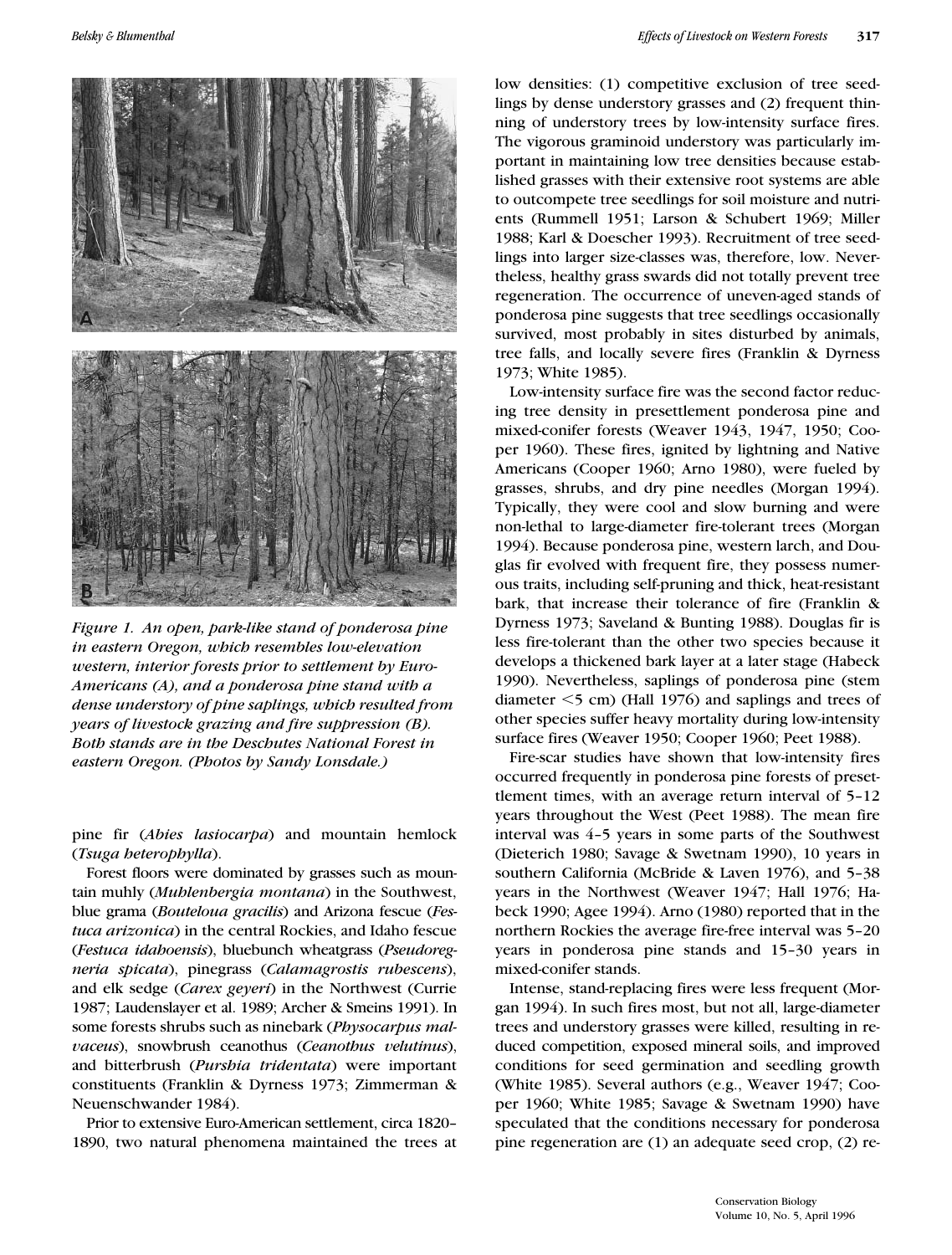duced herbaceous competition, (3) high rainfall in the spring and early summer following germination, and (4) avoidance of mortality from fire, predation, and frost heaving. Following seedling establishment, periodic surface fires reduce the densities of the regenerating stands (Weaver 1943).

## **Recent Changes in Forest Dynamics**

Forest composition, structure, and dynamics began to change as Euro-Americans settled the West and altered natural ecosystem processes. Sharp increases in tree density have led to less productive and aesthetically pleasing forests and to reduced nutrient cycling (Morgan 1994; Covington & Moore 1994). More importantly, they have led to widespread insect infestations, greater tree mortality, increased fuel buildup, and increased fire intensity (Mutch et al. 1993; Filip 1994; Hessburg et al. 1994). These changes have recently been attributed almost entirely to fire exclusion, which prevents the natural thinning of young trees, and to high-grading, a form of selective logging that targets commercially valuable, but also fire- and disease-resistant, species such as ponderosa pine and western larch (Arno 1980; Filip 1994; Agee 1994; Oliver et al. 1994). Changes in climatic conditions (Cooper 1960; White 1985; Neilson 1986; Savage & Swetnam 1990), reduction of genetic diversity by the planting of "improved" tree stocks, and use of herbicides and fertilizers (L. Hardesty, personal communication) have also been suggested as factors increasing the vulnerability of western, interior forests to disease and fire.

Livestock grazing is occasionally mentioned as contributing to "forest health" problems (e.g., Laudenslayer et al. 1989; Irwin et al. 1994; Oliver et al. 1994), but it is simply noted as one of many factors reducing the frequency of surface fire. Most of the recent publications on forest health issues, including U.S. Forest Service brochures (e.g., U.S. Department of Agriculture 1992, 1993), popular articles in U.S. Forest Service publications (Hall 1994; Finneran 1994), and scientific publications (Mutch et al. 1993; Filip 1994), have completely ignored livestock grazing.

Nevertheless, a large number of authors have suggested that fire began to decline in frequency and forests began to increase in density soon after livestock were first introduced into the Interior West (Leopold 1924; Weaver 1950; Cooper 1960; Madany & West 1983; Peet 1988). Livestock were brought to the Southwest in the 1700s (Savage & Swetnam 1990) and the Northwest in the mid-1800s (Harris 1991). By the early 1800s in the Southwest and the late 1800s in the Northwest, virtually all plant communities that supported grass and sedge production, including ponderosa pine and mixed-conifer forests, were heavily stocked with cattle and sheep (Savage & Swetnam 1990; Oliver et al. 1994). After clearcutting and seeding with grasses, even previously dense forests provided "transitory" range for livestock.

As the number of livestock increased the biomass and vigor of the grasses and sedges they grazed declined (Painter & Belsky 1993), thus reducing the competitive dominance of the herbaceous layer. Consequently, more tree seedlings became established (Rummell 1951; Larson & Schubert 1969; Miller 1988; Karl & Doescher 1993), and dense stands of saplings and pole-sized trees developed (Fig. 2). Livestock also reduced the frequency of surface fire by consuming the herbaceous vegetation, which otherwise would have dried into the fine fuels necessary to carry the fire (Weaver 1947; Cooper 1960; Covington & Moore 1994). Until recently this fire prevention was valued by forest managers, reflecting their strong desire to prevent forest fire.

The trend toward denser forests with smaller trees was accelerated during the early part of the twentieth century as federal agencies began implementing policies of fire prevention (i.e., Smokey Bear), containment using a network of roads and firebreaks, and active fire suppression. Densities of ponderosa pine in central Arizona, for example, increased from approximately 50 trees/ ha in presettlement forests to 2000 trees/ha today (Covington & Moore 1994), and ponderosa pine stands in western Montana increased from pre-1900 levels of 93 and 172 trees/ha (on south and north slopes, respectively) to about 2300 and 1900 trees/ha today (Habeck 1990).

As forests grew denser they became shadier (Zimmerman & Neuenschwander 1984; Wickman 1992), encouraging establishment of more shade-tolerant, but also firesensitive, species such as Douglas fir, grand fir, and white fir. Consequently, seral forest stands shifted from dominance by fire-resistant ponderosa pine and western larch to dominance by fire-sensitive species (Habeck 1990; Morgan 1994).

Increased densities of saplings and pole-sized trees set in motion the next phase in the alteration of low and mid-elevation forests. The densely spaced young trees, as well as larger-diameter trees, become water-stressed during dry seasons and drought, causing reductions in tree vigor and productivity (Skovlin 1991; Agee 1994; Hall 1994) (Fig. 2). As growth is suppressed some tree species become increasingly vulnerable to attack by insects such as Douglas fir tussock moth (*Orgyia pseudotsugata*) and bark beetles (*Dendroctonus* spp.) (Weaver 1950; Wickman 1992; Hessburg et al. 1994; Morgan 1994). Trees also become more susceptible to pathogens such as annosum root disease (*Heterobasidion annosum*), armillaria root disease (*Armillaria ostoyae*), and Indian paint fungus (*Echinodontium tinctorium*). Because the increasingly dominant grand fir and Douglas fir are also favored hosts of Douglas fir tussock moth and western spruce budworm (*Choristoneura occidentalis*), increasing numbers of trees become infested. Higher tree densities in western forests have therefore led to more frequent and widespread disease outbreaks (Wickman 1992; Hessburg et al. 1994).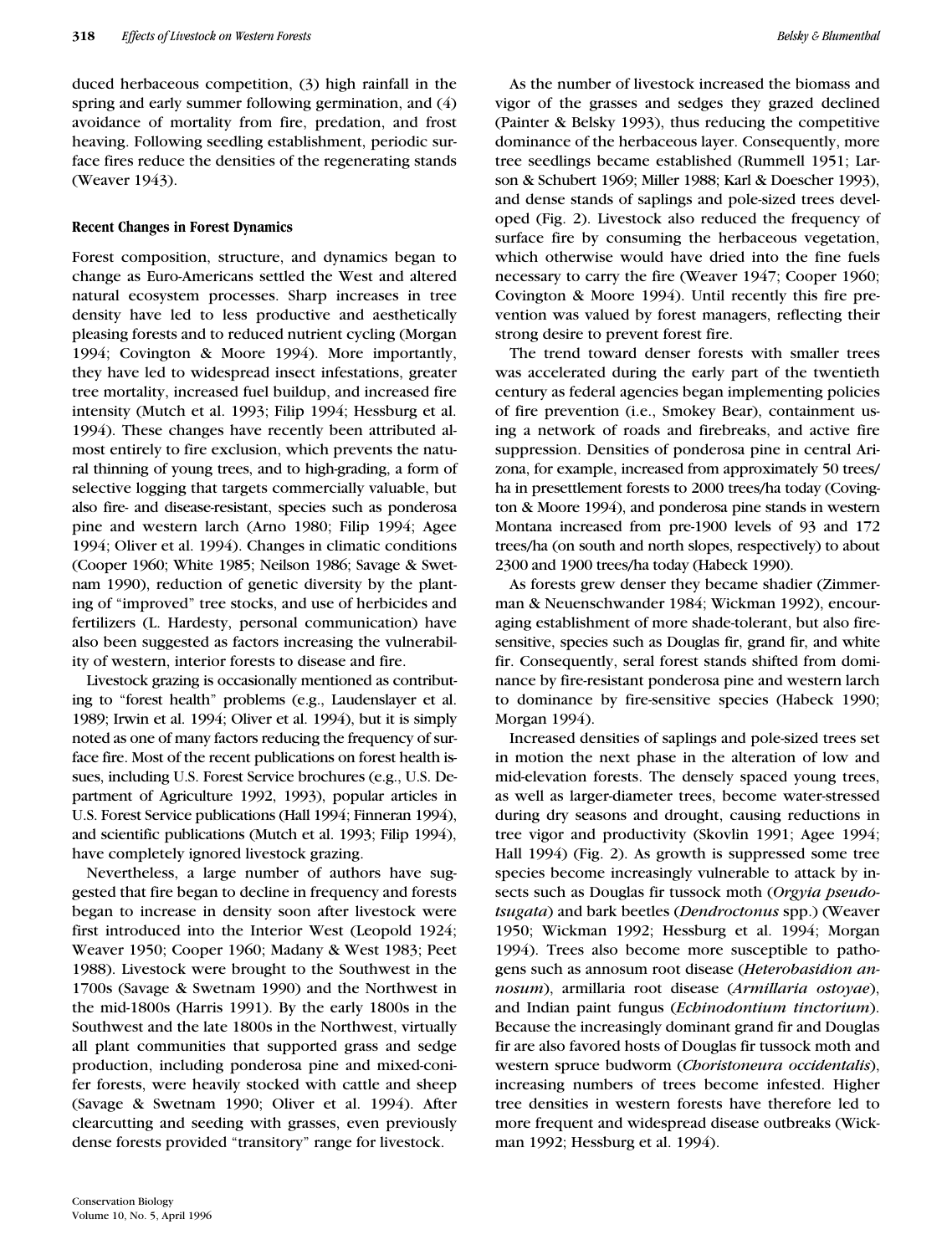

*Figure 2. Effects of livestock grazing on stand dynamics of western, interior forests of the United States.*

As shade, drought, water stress, and pests kill small and large trees alike, fuel loads increase. Examples are forests of the Blue Mountains of Oregon, where fuel loads have increased by a factor of 10 over the last 25 years (Hall 1994), and central Arizona, where fuel loads have increased by a factor of 9 over the last 100 years (Covington & Moore 1994). These woody fuels cause what otherwise might be low-intensity surface fires to develop into intense conflagrations, resulting in high tree mortality. Not only is there currently more woody fuel on forest floors than in presettlement times, but standing dead and dying sapling- and pole-sized trees are more likely to transport fire to forest canopies (Agee 1994), causing destructive crown fires (Morgan 1994).

#### **Case Studies of the Effects of Livestock Grazing**

Although there seems to be little debate about the mechanisms by which livestock grazing has contributed to the dense and fire-prone conditions occurring in many forests of the interior West, few have been tested experimentally. They have, however, been examined through comparisons of grazed and nearby ungrazed forest stands and through correlations of vegetational changes with historical occurrences. Although not all of the individual studies have true replication, their results are similar throughout the West, suggesting that the authors' conclusions are relatively robust. We present a few of these comparisons to illustrate the effects of grazing on a range of forested ecosystems in the Interior West.

#### **CASE STUDY 1**

Rummell (1951) compared Meeks Table, an isolated plateau in central Washington, which had never been grazed by livestock, to nearby Devils Table, which had been grazed continuously for 40 years prior to the study. The two plateaus were similar in elevation, geologic origin, climate, forest type, and fire history. Neither table had been logged.

At the time of the study forests on the ungrazed Meeks Table were covered with open, park-like ponderosa pine and mixed-conifer stands, and "luxuriantly thick" grasses, and had low tree regeneration. Conversely, forests on the grazed Devils Table had only a sparse herbaceous layer but had approximately 8000 ponderosa pine, Douglas fir, and western larch seedlings and saplings per hectare.

Rummell (1951:606) wrote that "the large number of small trees on Devils Table appeared to have been fostered by heavy livestock grazing rather than [lack of] fire" because neither table had burned in 125 years. Many of the young trees on Devils Table became established between 1903 and 1909, following heavy livestock grazing, good seed years (1903 and 1909), and above-average precipitation (1903, 1904, and 1909). He went on to conclude that "continued heavy grazing held the range vegetation [i.e., grasses and sedges] at lowered densities and permitted the seedling trees to grow without severe grass competition."

#### **CASE STUDY 2**

Zimmerman and Neuenschwander (1984) compared grazed and ungrazed ponderosa pine and Douglas fir forests in forested foothills of the Bitterroot Mountains in Idaho. The forests were selectively logged in 1925 and heavily grazed from the turn of the century through the 1960s. In 1941 a large exclosure (approximately 600 ha) was constructed in a heavily grazed stand to exclude cattle, but not deer and elk (Neuenschwander, personal communication).

Zimmerman and Neuenschwander (1984) found that grazed ponderosa pine stands outside the exclosure had twice as many trees in the smaller size classes  $(<5$  cm diameter at breast height) as ungrazed stands inside the exclosure. The ages of these small trees indicated they had been established after the exclosure had been erected. Grazed Douglas fir stands also had a greater density of young trees than ungrazed stands; however, the differences were not as great. The authors concluded that "livestock grazing was probably the principal factor in creating and maintaining conditions that favored increased tree regeneration" (p. 106).

The study also discussed the cascade of effects initiated by livestock. As the grazed stands grew denser, they became shadier, benefiting the more shade-tolerant Douglas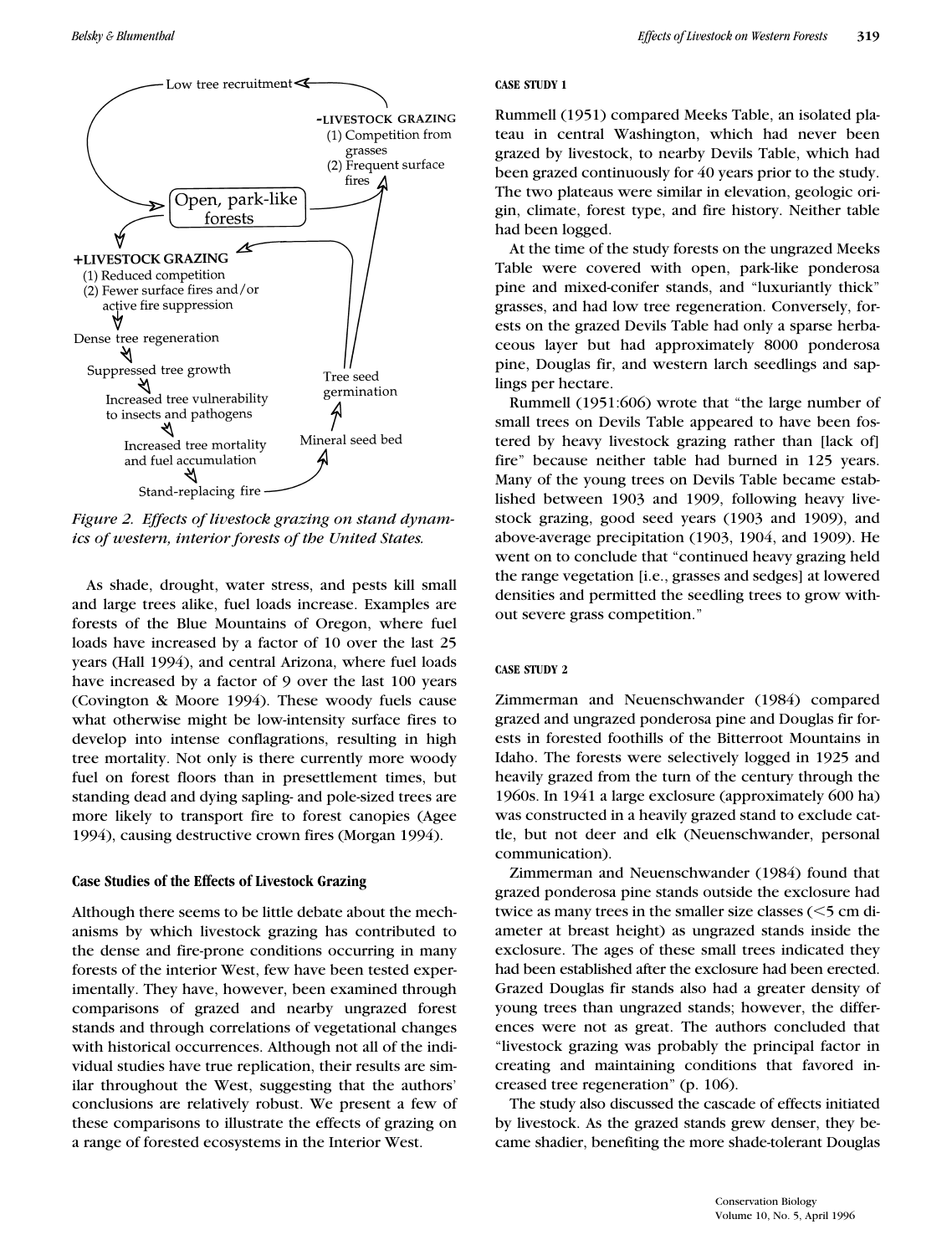fir. Species composition began to shift from fire-tolerant ponderosa pine to the more fire-sensitive and diseaseprone Douglas fir. The denser stands also produced more litter from shaded branches and dying trees, accumulated more woody fuel, and became more vulnerable to intense fire. The authors predicted that, if the grazed stands in the study didn't burn soon, they might "stagnate, causing reductions in growth rates and increased susceptibility to damage from insects and disease" (p. 109).

The stands that were protected from livestock later recovered much of their herbaceous cover. Conifer regeneration began to decline and low-intensity fires once again reduced fuel levels on the forest floor without damaging the larger trees. The protected stands currently have a mean fire frequency of approximately 25 years, similar to that of a century earlier (Neuenschwander, personal communication).

## **CASE STUDY 3**

Madany and West (1983) compared ponderosa pine forests on Horse Pasture Plateau (HPP), Utah, which had been grazed by livestock since the late 1880s, to compositionally similar forests on Church and Greatheart Mesas, which had been protected from grazing livestock and fire by steep cliffs. Because neither the mesas nor HPP had burned between 1892 and 1964, livestock grazing was the only environmental variable distinguishing the sites.

Madany and West (1983) found that during the 100 years prior to their study, tree recruitment on the grazed HPP had increased by a factor of 10 or more, whereas recruitment on the nearly ungrazed mesas was unchanged. The mature-to-young tree ratio at HPP was 1:598, whereas on the two ungrazed mesas, the ratio was 1:0.8. Most tree establishment at HPP occurred between 1890 and 1940 (Fig. 3), years of high livestock densities (primarily sheep), and began to decline after a reduction in animal numbers in 1940. When livestock were permanently removed in 1960, tree establishment rates returned to the low rates of the previous century (Fig. 3).

Because Church Mesa had not burned, its low tree density cannot be attributed to recurrent fire (tree density on Greatheart Mesa was not determined). Madany and West (1983) concluded that the vigorous understory vegetation inhibited tree recruitment on the ungrazed mesas, whereas grazing and the concomitant reduction in fire frequency had favored establishment of dense stands on HPP. Active fire suppression was not a factor in tree recruitment because the decline in fire frequency on HPP occurred "45 years before the National Park Service began any sort of fire suppression" (p. 665).

## **CASE STUDY 4**

Volume 10, No. 5, April 1996

Savage and Swetnam (1990) reconstructed the fire history of a ponderosa pine forest on the Arizona–New

Conservation Biology

Mexico border by establishing fire dates from scars on tree stumps. The mean fire interval was 4.2 years between 1700 and 1830, the period when sheep herds were first building in the area; after 1830, when sheep numbers were high, only two fires were recorded. These differences in fire interval suggest that livestock were instrumental in reducing fire frequency after 1830 because the precipitous decline in fire frequency occurred 100 years before effective fire suppression was instituted. The authors concluded that "grazing may have been the most important factor in the ending of episodic fire regimes in ponderosa pine forests" (p. 2377).

Livestock grazing in the late 1800s did not immediately stimulate abundant pine regeneration. Many of the dense pine stands now found throughout the Southwest appear to have been established in the early 1900s, coinciding with a period of relatively high rainfall (e.g., Neilson 1986). Savage and Swetnam (1990) suggest that the higher ponderosa pine densities from that period resulted from a combination of livestock grazing, reduced fire frequency, abundant seed crops, and warm, wet conditions.

# **Effects of Livestock Grazing on Herbaceous Understory**

By grazing and trampling herbaceous species livestock affect understory species composition directly; this dif-



*Figure 3. Effects of livestock grazing on tree recruitment in a ponderosa pine forest in Utah (after Madany & West 1983 and Archer & Smeins 1991). Dates of establishment determined by coring firescarred trees.*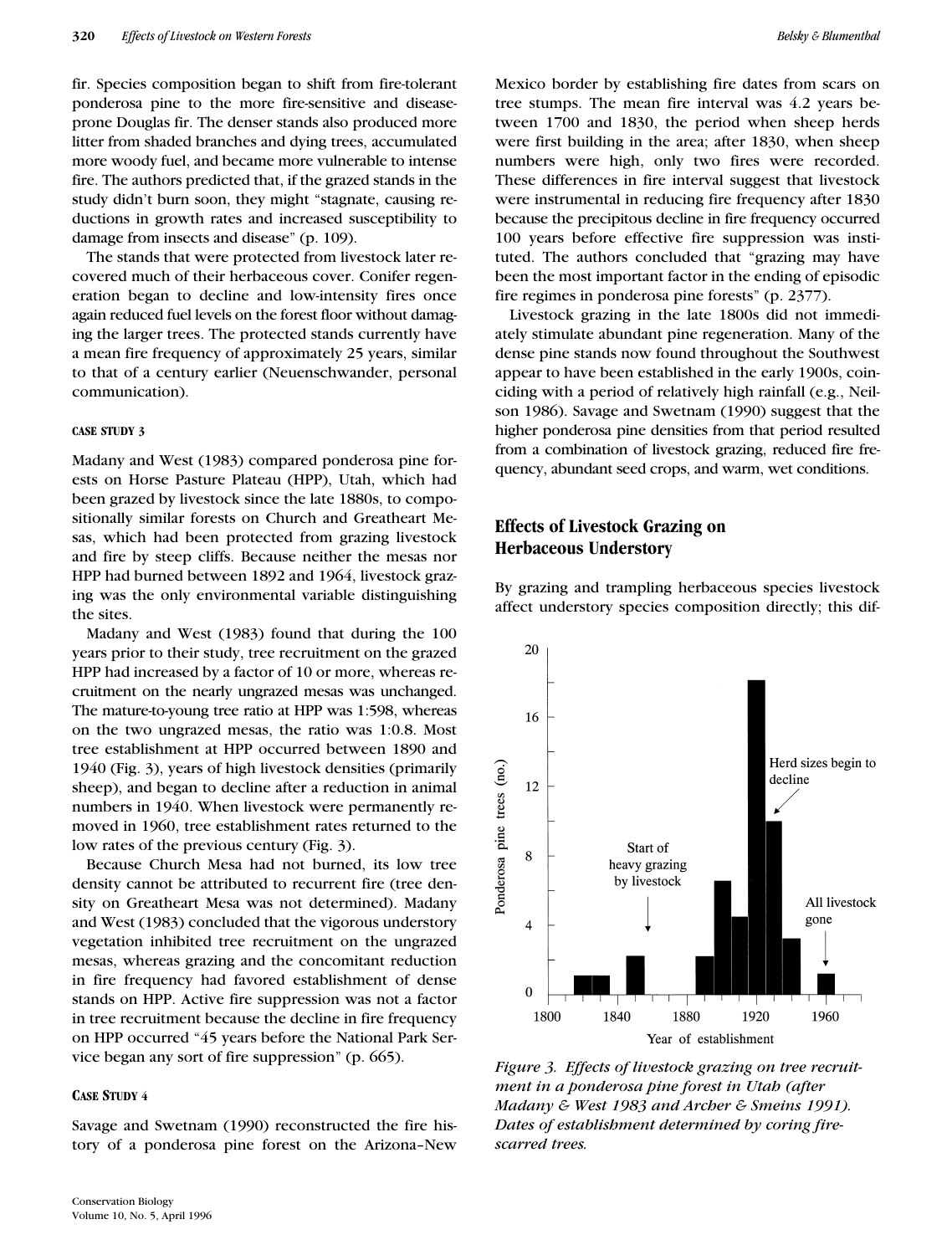fers from the more indirect effects they have on overstory trees. Impacts vary with animal density and distribution: the more evenly grazers are distributed, the lower their impact on any given area (Gillen et al. 1984). Unfortunately, cattle show strong preferences for certain environments, leading to high use in some areas and little or no use in others. This is particularly true in western, interior forests, where steep slopes and increasingly dense forests make much of the landscape unattractive (Clary 1975; Roath & Krueger 1982).

The most thoroughly studied irregularity in livestock distribution is the heavy use by cattle of riparian areas (e.g., Bryant 1982; Roath & Krueger 1982; Gillen et al. 1984). Gillen et al. (1984), for example, found that forage utilization by livestock was 7.5 times higher in riparian meadows than in adjacent uplands, and Roath and Krueger (1982) found that a riparian zone in a forested watershed in Oregon comprised 1.9% of the allotment but produced 21% of available forage and 81% of forage consumed. Cattle distribution is also distinctly irregular on uplands, where animals tend to concentrate in open forests, clearcuts, and open meadows (Smith 1967; Bryant 1982; Roath & Krueger 1982).

## **Understory Cover and Composition**

Exclosure studies in forested ecosystems of the Interior West have consistently found that livestock substantially reduce vegetative cover (Table 1), especially that of perennial bunchgrasses (Arnold 1950; Rummell 1951; Smith 1967). In the Bitterroot Mountains, for example, grazing has been found to reduce the productivity, frequency, and cover of Idaho fescue, bluebunch wheatgrass, and Colombia brome (*Bromus vulgaris*) by 50–100% (Zimmerman & Neuenschwander 1984). Annual grasses and perennial weeds often expand following the decline of bunchgrasses; however, this increase is typically not enough to make up for the reductions in perennial grass cover (Arnold 1950; Smith 1967). In uplands grazing has fewer effects on shrubs than on grasses (Skovlin et al. 1976; Zimmerman & Neuenschwander 1984); in riparian areas, however, grazing dramatically reduces the number and total biomass of shrubs and trees (Marcuson 1977; Schulz & Leininger 1990), which are critical for shading streams, stabilizing stream banks, and providing wildlife habitat (Kauffman & Krueger 1984).

Livestock also alter understory plant composition as animals select more palatable species, leaving the less palatable ones to increase in dominance (Smith 1967; Hall 1976; Skovlin et al. 1976). The effects of livestock grazing on understory composition and biomass are sometimes difficult to distinguish from the effects of tree canopy closure (Smith 1967), which creates shadier, cooler, and moister conditions. However, when Arnold (1950) separated the effects of livestock grazing from those of tree canopy closure, he found that grazing

alone was sufficient to reduce the cover of most native bunchgrass species.

Domestic livestock, as well as agriculture, logging, road construction, and other practices that disturb soils, have been instrumental in the establishment of alien weedy species in western forests (Franklin & Dyrness 1973; Johnson et al. 1994). Livestock act as vectors for seeds, disturb the soil, and reduce the competitive and reproductive capacities of native species. Exotic weeds have been able to displace native species, in part, because native grasses of the Intermountain West and Great Basin are not adapted to frequent and close grazing (Stebbins 1981; Mack & Thompson 1982). Consequently, populations of native species have been severely depleted by livestock, allowing more grazing-tolerant weedy species to invade. It is possible that in some areas aggressive alien weeds such as cheatgrass (*Bromus tectorum*) and Kentucky bluegrass (*Poa pratensis*) have permanently replaced native herbaceous species (Smith 1967; Laudenslayer et al. 1989).

# **Effects of Livestock Grazing on Forest Soils**

## **Plant Litter**

By consuming aboveground plant biomass, domestic livestock also reduce the amount of biomass available to be converted into litter and, therefore, increase the proportion of bare ground (Table 1). Schulz and Leininger (1990) found, for example, that grazed areas of a riparian meadow had 50% lower litter cover and 400% more bare ground than ungrazed areas. Johnson (1956) reported that litter biomass in a ponderosa pine/bunchgrass ecosystem was reduced 40% and 60% by moderate and heavy livestock grazing, respectively. Such reductions in litter may have severe consequences on forested ecosystems because litter is critical for slowing overland flow, promoting water infiltration, serving as a source of soil nutrients and organic matter, and protecting the soil from freezing and the erosive force of raindrops (Thurow 1991; Facelli & Pickett 1991).

## **Compaction and Infiltration**

The rate at which water penetrates the soil surface governs the amount of water entering the ground and the amount running off. Livestock alter these rates by reducing vegetative and litter cover and by compacting the soil (Lull 1959) (Table 2). As a result livestock grazing is usually associated with decreased water storage and increased runoff. Lower soil moisture contents in turn reduce plant productivity and vegetative cover, creating negative feedback loops that further degrade both the plant community and soil structure (Fig. 4). These changes in soil structure may also lead to increased water stress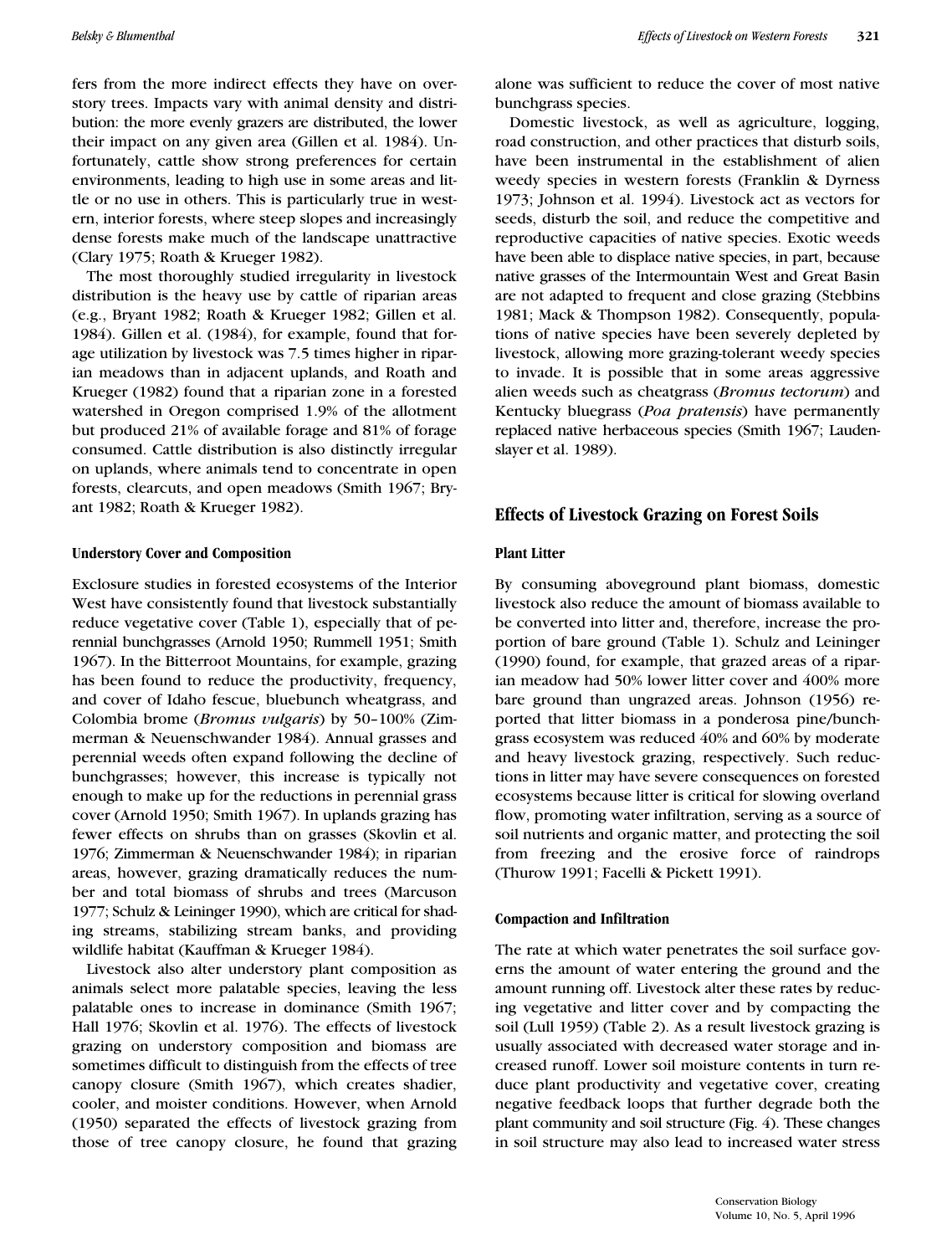| Table 1. Effects of livestock grazing on herbaceous vegetation and litter in western interior forests of the United States. |                                                       |                            |                                               |                          |                                                 |                                                            |                                                                                                      |                                                        |
|-----------------------------------------------------------------------------------------------------------------------------|-------------------------------------------------------|----------------------------|-----------------------------------------------|--------------------------|-------------------------------------------------|------------------------------------------------------------|------------------------------------------------------------------------------------------------------|--------------------------------------------------------|
|                                                                                                                             |                                                       | Elevation                  |                                               | exclusion<br>Livestock   | of grazing<br>exclusion<br>Duration<br>prior to | Grazing                                                    |                                                                                                      |                                                        |
| Ecosystem type                                                                                                              | Location                                              | $\left(\frac{u}{m}\right)$ | Type of study                                 | (years)                  | (years)                                         | intensity                                                  | Results                                                                                              | Reference                                              |
| Alpine shrub/grassland<br>Herbaceous cover                                                                                  | Manti National Forest,<br>Utah                        | 3000                       | exclosure                                     | 5                        | >35                                             |                                                            | grazing reduced cover by 60%                                                                         | Forsling 1931                                          |
| Ponderosa pine/bunchgrass                                                                                                   | Coconino Plateau,<br>Arizona                          | 2000-2500                  | exclosure                                     | 29                       |                                                 |                                                            | grazing reduced total cover,<br>especially of perennial<br>bunchgrasses                              | Arnold 1950                                            |
| Ponderosa pine/bunchgrass                                                                                                   | Tables, Washington<br>Meeks and Devils                | 1400                       | ungrazed areas<br>comparison of<br>grazed and |                          | 40                                              |                                                            | understory vegetation by 45-61%<br>grazing reduced density of                                        | Runnnel 1951                                           |
| Ponderosa pine/bunchgrass                                                                                                   | Manitou Experimental<br>Forest, Colorado              |                            | exclosure                                     | $\overline{10}$          |                                                 | $>$ 50% utilization<br>variable: 10-20%,<br>30-40%, and    | 50%; reduced vigor of perennial<br>grazing reduced herbage yield by<br>bunchgrasses                  | Johnson 1956                                           |
| Ponderosa pine/bunchgrass                                                                                                   | Manitou Experimental<br>Forest, Colorado              |                            | exclosure                                     | 18                       | 29                                              | >50% utilization<br>variable: 10-20%,<br>30-40%, and       | proportional to grazing intensity<br>magnitude of reduction was<br>grazing reduced total cover;      | <b>Smith 1967</b>                                      |
| Ponderosa pine/bunchgrass                                                                                                   | Blue Mountains,<br>Oregon                             | 1200-1500                  | exclosure                                     | $\mathbf{1}$             | $\frac{1}{2}$                                   | variable: 40, 30, or 20<br>acres/cow-calf<br>unit/4 months | total cover increased with increasing<br>grazing intensity for 3 years, then<br>declined for 8 years | Skovlin et al. 1976                                    |
| Douglas fir/ninebark<br>Riparian/floodplain                                                                                 | Rock Creek, Montana<br>Bitterroot Mountains,<br>Idaho | 900-1000                   | exclosure<br>exclosure                        | $\frac{10}{37}$          | $>28$<br>>75                                    | 85% utilization                                            | grazing reduced shrub cover by 92%<br>grazing reduced shrub cover                                    | Neuenschwander<br>Marcuson 1977<br>Zimmerman &<br>1984 |
| Riparian meadow                                                                                                             | Forest, Colorado<br>Roosevelt National                | 2500                       | exclosure                                     | $\overline{\mathcal{E}}$ | $\frac{6}{2}$                                   |                                                            | grazing reduced herb, shrub, and<br>total cover                                                      | Schulz & Leininger<br>1990                             |
| Ponderosa pine/bunchgrass<br>Litter                                                                                         | Manitou Experimental<br>Forest, Colorado              |                            | exclosure                                     | $\overline{10}$          |                                                 | $>$ 50% utilization<br>variable: 10-20%,<br>30-40%, and    | reduction was proportional to<br>grazing reduced litter cover;<br>grazing intensity                  | Johnson 1956                                           |
| Ponderosa pine/bunchgrass                                                                                                   | Blue Mountains,<br>Oregon                             | 1200-1500                  | exclosure                                     | $\Xi$                    | $\frac{1}{2}$                                   | variable: 40, 30, or 20<br>acres/cow-calf<br>unit/4 months | grazing reduced litter cover and<br>increased bare ground                                            | Skovlin et al. 1976                                    |
| Riparian meadow                                                                                                             | Rock Creek, Montana                                   |                            | exclosure                                     | $\overline{10}$          | $>28$                                           |                                                            | grazing reduced litter cover and<br>increased bare ground                                            | Marcuson 1977                                          |
| Riparian meadow                                                                                                             | Forest, Colorado<br>Roosevelt National                | 2500                       | exclosure                                     | $\overline{30}$          | $\lesssim$                                      |                                                            | grazing reduced litter cover by 50%<br>and increased bare ground by<br>400%                          | Schulz & Leininger<br>1990                             |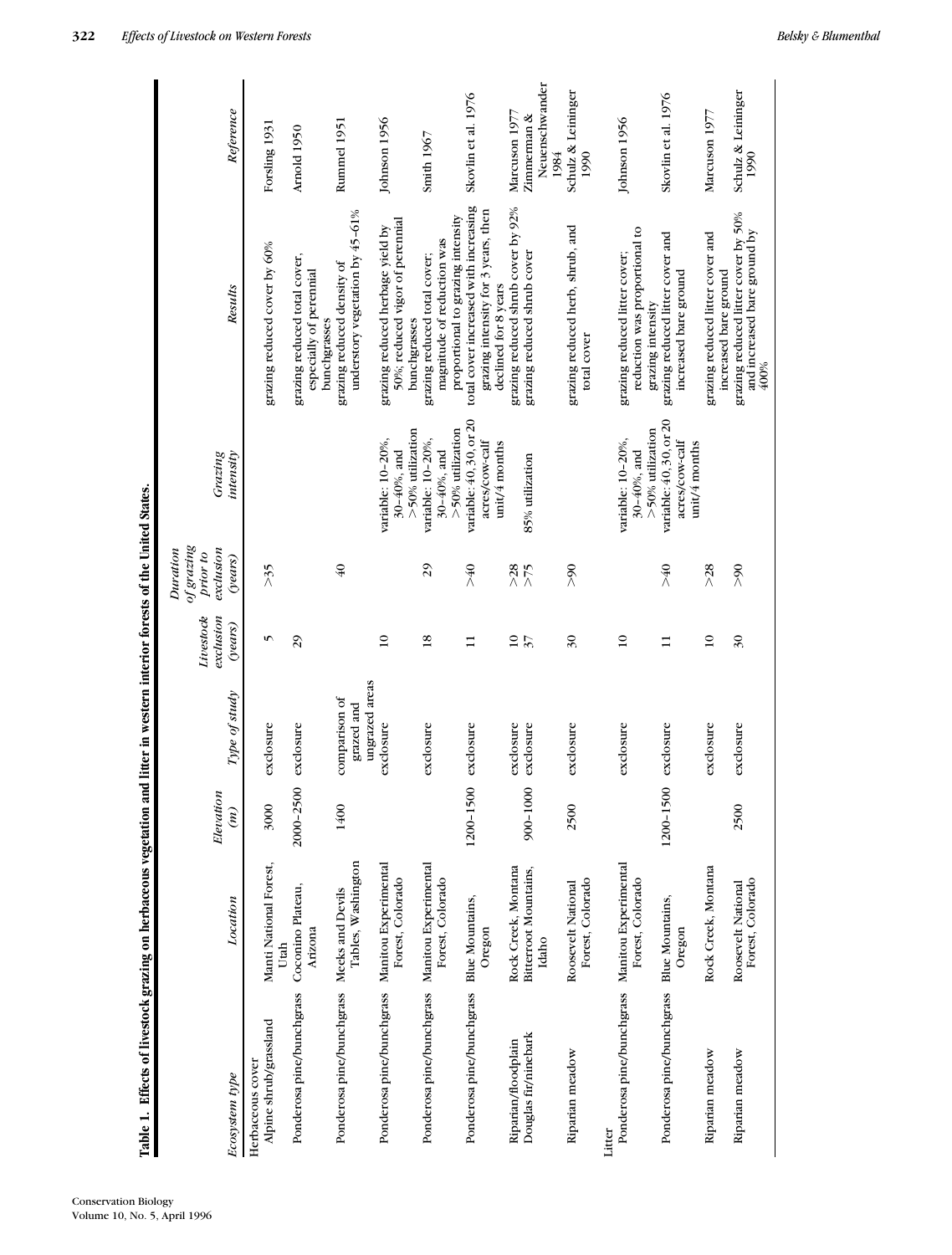| Table 2. Effects of livestock grazing on forest soils in western interior forests of the United States. |                                          |                                         |                                              |                                   |                                  |                                                           |                                                                                                       |                                     |
|---------------------------------------------------------------------------------------------------------|------------------------------------------|-----------------------------------------|----------------------------------------------|-----------------------------------|----------------------------------|-----------------------------------------------------------|-------------------------------------------------------------------------------------------------------|-------------------------------------|
|                                                                                                         |                                          |                                         |                                              |                                   | of grazing<br>Duration           |                                                           |                                                                                                       |                                     |
| Ecosystem type                                                                                          | Location                                 | Elevation<br>$\left(\frac{u}{m}\right)$ | Type of study                                | exclusion<br>Livestock<br>(years) | exclusion<br>prior to<br>(years) | $intensity*$<br>Grazing                                   | Results                                                                                               | Reference                           |
| Ponderosa pine/bunchgrass<br>Soil compaction                                                            | Coconino Plateau,                        | 2000-2500                               | exclosure                                    | $\sqrt{2}$                        |                                  |                                                           | grazing compacted the soil and                                                                        | Amold 1950                          |
| Riparian meadow                                                                                         | <b>Black Hills</b> , South<br>Arizona    |                                         | exclosure                                    | $5 - 17$                          |                                  |                                                           | grazing reduced large pore space and<br>reduced soil organic matter                                   | Orr 1960                            |
| Riparian meadow                                                                                         | Black Hills, South<br>Dakota<br>Dakota   |                                         | exclosure                                    | $0 - 4$                           |                                  |                                                           | grazing reduced large pore space and<br>increased soil infiltration rates<br>increased bulk density   | Orr 1975                            |
| Riparian meadow                                                                                         | Blue Mountains,<br>Oregon                | 1100-1400                               | exclosure                                    | 5                                 |                                  | 3.2ha/AUM                                                 | grazing had no effect                                                                                 | Bohn & Buckhouse<br>1985            |
| Ponderosa pine/bunchgrass<br>Soil infiltration rate                                                     | Manitou Experimental<br>Forest, Colorado |                                         | exclosure                                    | $\overline{10}$                   |                                  | >50% utilization<br>variable: 10-20%,<br>$30 - 40%$ , and | 30%; reduction in soil moisture<br>grazing reduced soil moisture by<br>was independent of grazing     | Johnson 1956                        |
| Ponderosa pine/bunchgrass                                                                               | Manitou Experimental<br>Forest, Colorado |                                         | exclosure                                    | 18                                | 29                               | variable: 10-20%,<br>30-40%, and                          | reduction in infiltration rates was<br>grazing reduced infiltration rates;<br>intensity               | <b>Smith 1967</b>                   |
| Riparian meadow                                                                                         | Black Hills, South<br>Dakota             |                                         | exclosure                                    | $0 - 4$                           |                                  | $>50\%$ utilization                                       | independent of grazing intensity<br>grazing reduced infiltration rates,<br>which were correlated with | Orr 1975                            |
| Artificial bunchgrass and<br>sodgrass plots                                                             | North Logan, Utah                        | 1400                                    | trampling<br>simulated                       |                                   |                                  |                                                           | cover reduced infiltration and<br>trampling and loss of vegetative<br>macro-pore volume               | Dadkhah & Gifford<br>1981           |
| Riparian meadow                                                                                         | Blue Mountains,                          | 1100-1400                               | exclosure                                    | 5                                 |                                  | 3.2 ha/AUM                                                | grazing reduced infiltration rates<br>increased erosion                                               | Bohn & Buckhouse                    |
| Varied                                                                                                  | Blue Mountains,<br>Oregon<br>Oregon      |                                         | ecosystems<br>different<br>compared          |                                   |                                  |                                                           | Infiltration declined with decreasing<br>range condition and productivity                             | Buckhouse 1983<br>Gaither &<br>1985 |
| Alpine shrub/grassland<br>Runoff and erosion                                                            | Manti National Forest,<br>Utah           | 3000                                    | exclosure                                    | 5                                 | >35                              |                                                           | grazing doubled runoff and erosion                                                                    | Forsling 1931                       |
| Ponderosa pine/bunchgrass                                                                               | Forest, Colorado<br>Manitou National     | 2300                                    | artificial clipping<br>and litter<br>removal |                                   |                                  | variable: 1-1.6 ha/<br><b>AUM</b>                         | increased runoff and erosion<br>clipping and removal of litter                                        | Dunford 1954                        |
| Ponderosa pine/bunchgrass                                                                               | Manitou Experimental<br>Forest, Colorado |                                         | exclosure                                    | $\overline{18}$                   | 29                               | $>$ 50% utilization<br>variable; 10-20%,<br>30-40%, and   | production by factors of 3 to 10<br>grazing increased sediment                                        | <b>Smith 1967</b>                   |
| Riparian meadow                                                                                         | Black Hills, South<br>Dakota             |                                         | exclosure                                    | $0 - 4$                           |                                  |                                                           | runoff which increased erosion<br>grazing increased summer storm                                      | Orr 1975                            |
| Ponderosa pine/bunchgrass                                                                               | Forest, Colorado<br>Manitou National     | 2400                                    | exclosure                                    | 35                                |                                  |                                                           | grazing did not alter soil surface<br>elevation                                                       | Currie & Gary 1978                  |
| Riparian meadow                                                                                         | <b>Blue Mountains,</b>                   | 1100-1400                               | exclosure                                    | $1$ and $5$                       |                                  | 3.2 ha/AUM                                                | grazing increased sediment                                                                            | Bohn & Buckhouse                    |
| Varied                                                                                                  | Blue Mountains,<br>Oregon<br>Oregon      | 1200-1300                               | exclosure                                    | $\delta$ -0                       | 100                              | "low to moderate"                                         | grazing had no effect on runoff<br>production                                                         | Higgins 1989<br>Tiedemann &<br>1985 |

\**AUM* 5 *animal unit month (potential forage intake by one cow and its calf [or the equivalent] in one month).*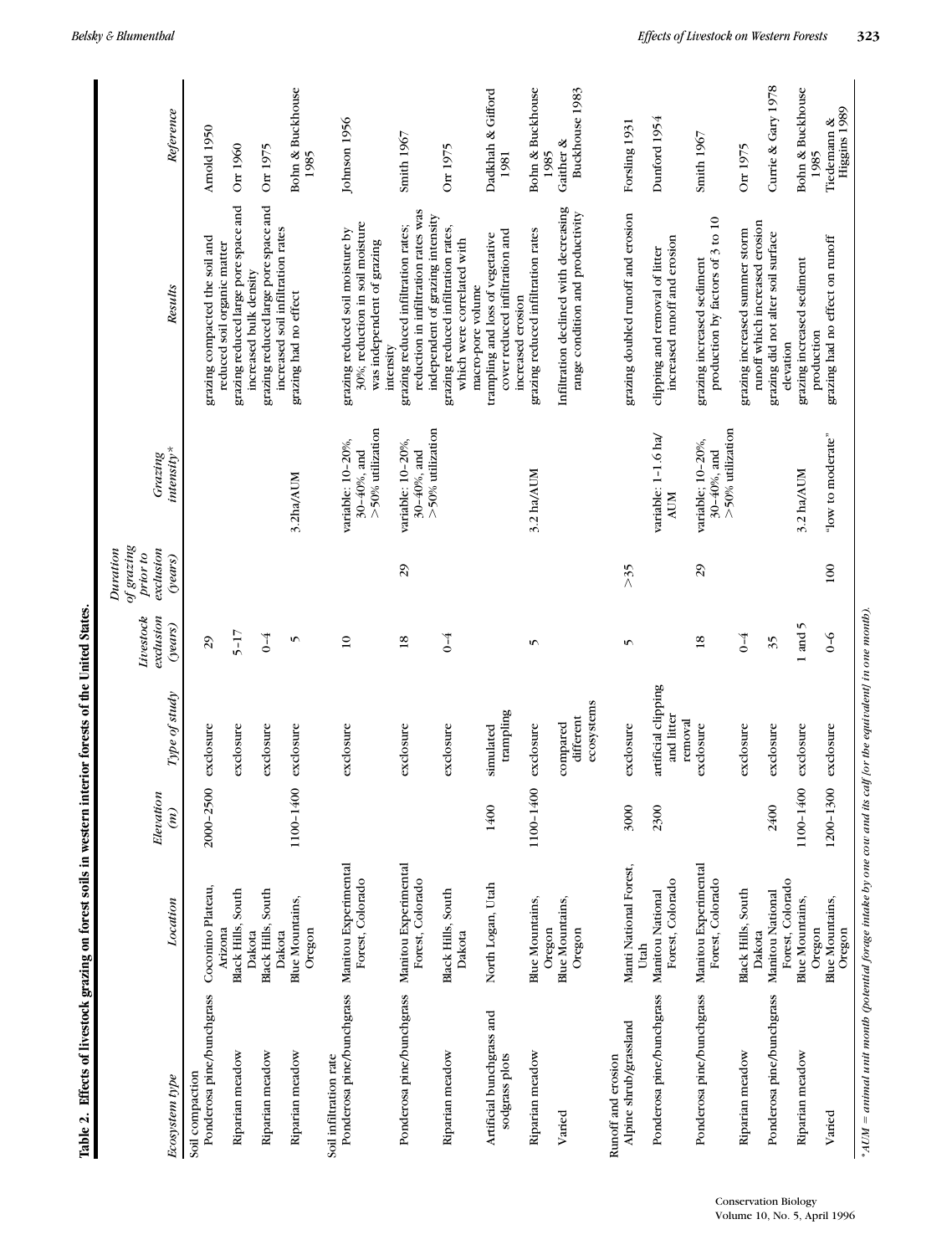and tree mortality during dry periods, exacerbating the water stress resulting from the higher tree densities. Therefore, disturbance and compaction of forest soils by cattle and sheep may contribute to the increased incidence of water-stress, tree mortality, and fire in western forests.

The negative effects of livestock on water infiltration are illustrated by a livestock removal study in Manitou Experimental Forest, Colorado (Table 2) (Smith 1967). Five years after the exclusion of livestock infiltration rates had increased 60%, whereas infiltration rates on nearby grazed areas had declined, irrespective of grazing intensity. Although both the loss of vegetative cover and trampling contributed to the reduced infiltration rates in this study, trampling alone has been found to be sufficient to reduce infiltration. In fact, Dadkhah and Gifford (1981) concluded that severe trampling negates the beneficial effects of high vegetative cover.

# **Runoff and Erosion**

As livestock reduce plant cover and compact the soil, the volume of overland water flow increases (Table 2). Livestock grazing in an unforested valley in the Black Hills National Forest increased summer storm runoff by as much as 60% (Orr 1975). With increasing runoff, soil erosion also increases (Dunford 1954). Smith (1967), for example, found that grazed pastures in a ponderosa pine/bunchgrass range lost 3–10 times more sediment than ungrazed pastures. The strong relationship between runoff and erosion was also demonstrated by Forsling (1931), who found that summer rainstorms on grazed subalpine hillsides accounted for 53–85% of annual sediment loss. Following elimination of livestock from the watershed, vegetative cover increased 150% whereas the proportion of annual runoff from summer rainstorms dropped 72%, causing a corresponding 50% drop in sediment loss (Forsling 1931).

## **Conclusion**

The studies cited above strongly suggest that livestock, as well as fire suppression, logging, and other anthropogenic activities, have contributed to altered ponderosa pine and mixed conifer forests throughout the Interior West. Not only have cattle and sheep helped convert the original park-like forests into dense stands of less fire-tolerant tree species, but they have changed the physical environment by reducing fire frequencies, compacting soils, reducing water infiltration rates, and increasing erosion. As a result, many contemporary ponderosa pine and mixed conifer forests differ from those of presettlement times in density, composition, structure, and critical soil properties. These forests also appear to be less resilient to natural disturbances such as fire and disease,



*Figure 4. Effects of livestock grazing on soils (after Thurow 1991).*

and will probably be less resistant to future changes that are expected to result from expanding human populations and global climate change.

The effects of livestock grazing and trampling are, of course, not homogeneous across the western landscape. Effects vary with rainfall, slope, soil stability, and vegetation type, as well as with animal density, season of use, duration of use, and animal distribution. Nonetheless, the similarities of the changes occurring in grazed lowand mid-elevation forests throughout the Interior West suggest that livestock grazing has had profound effects over a wide range of conditions.

Disturbances such as periodic high- and low-intensity fires, insects, and disease have long been natural parts of western forest ecosystems (Wickman 1992; Hessburg et al. 1994; DellaSala et al. 1995). But these forests appear less able to tolerate human disturbances such as livestock grazing, logging, and fire exclusion. The studies we have discussed here suggest that livestock have actively participated in the destabilization of ponderosa pine and mixed coniferous forests. The hot fires that swept through forests of central and eastern Washington and Oregon during the summers of 1994 and 1996 may have been, partially, a result of a century of livestock grazing. The integrity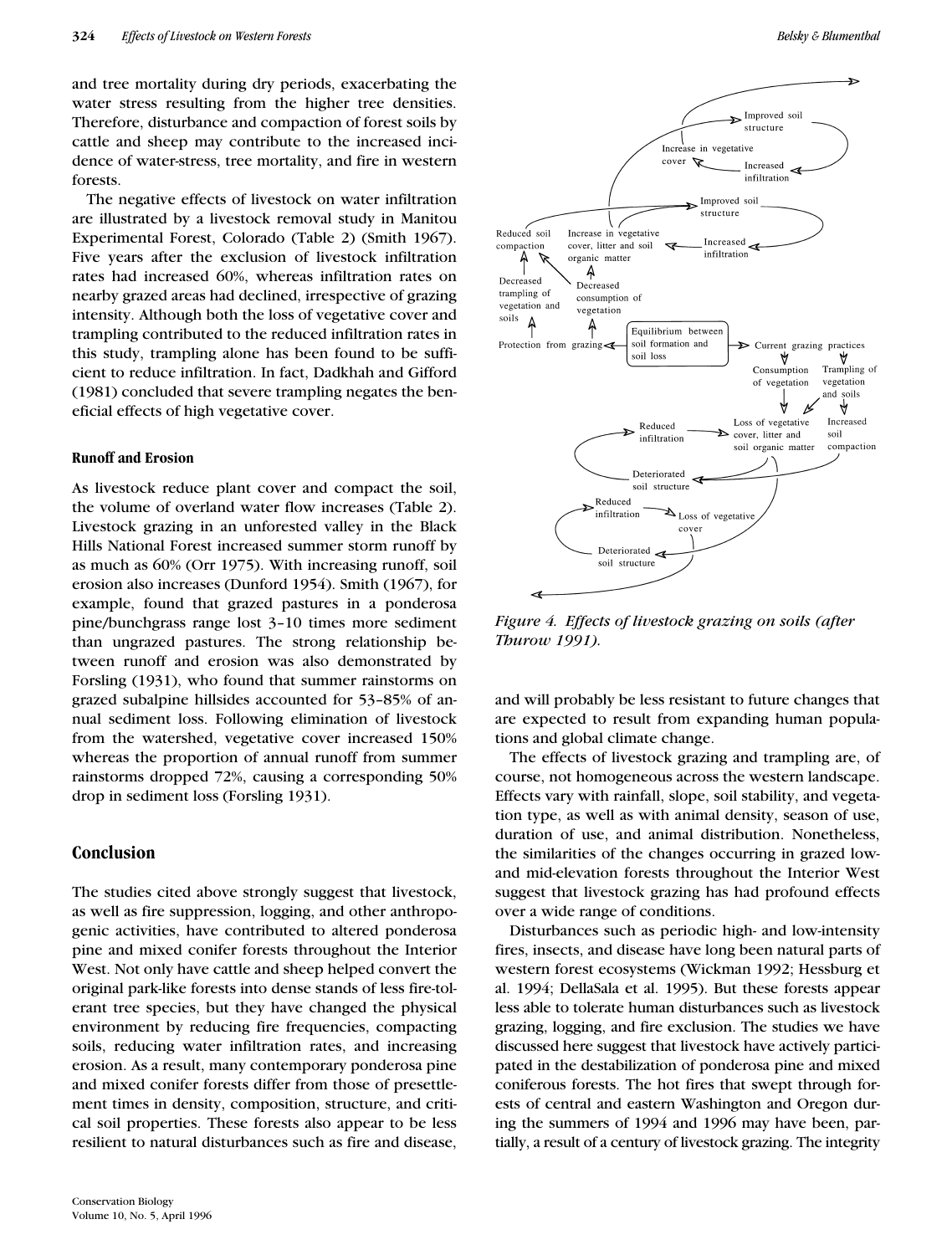and sustainability of interior western forest ecosystems rely on scientists and managers recognizing this fact.

## **Acknowledgments**

We thank W. Clary, T. Dudley, G. Filip, T. Fleischner, D. Hall, L. Hardesty, B. Painter, J. Skovlin, and A. Tiedemann for reviewing drafts of this paper and the Columbia River Bioregion Campaign, the Kendall Foundation, and the Global Environment Project Institute for financial support.

#### **Literature Cited**

- AFSEEE. 1995. The AFSEEE-sponsored ecosystem management alternative for the Interior Columbia River Basin. Association of Forest Service Employees for Environmental Ethics, Eugene, Oregon.
- Agee, J. K. 1994. Fire and weather disturbances in terrestrial ecosystems of the eastern Cascades. General technical report PNW-320. U.S. Forest Service, Pacific Northwest Research Station, Portland, Oregon.
- Archer, S. 1994. Woody plant encroachment into southwestern grasslands and savannas: rates, patterns and proximate causes. Pages 13–68 in M. Vavra, W. A. Laycock, and R. D. Pieper, editors. Ecological implications of livestock herbivory in the west. Society for Range Management, Denver, Colorado.
- Archer, S., and F. E. Smeins. 1991. Ecosystem-level processes. Pages 109–139 in R. K. Heitschmidt and J. W. Stuth, editors. Grazing management: an ecological perspective. Timberlake Press, Portland, Oregon.
- Armour, C. L., D. A. Duff, and W. Elmore. 1991. The effects of livestock grazing on riparian and stream ecosystems. Fisheries **16:**7–11.
- Arno, S. F. 1980. Forest fire history in the northern Rockies. Journal of Forestry **78:**460–464.
- Arnold, J. F. 1950. Changes in ponderosa pine bunchgrass ranges in northern Arizona resulting from pine regeneration and grazing. Journal of Forestry **48:**118–126.
- Bohn, C. C., and J. C. Buckhouse. 1985. Some responses of riparian soils to grazing management in northeastern Oregon. Journal of Range Management **38:**378–381.
- Bryant, L. D. 1982. Response of livestock to riparian zone exclusion. Journal of Range Management **35:**780–785.
- Clary, W. P. 1975. Range management and its ecological basis in the ponderosa pine type of Arizona: the status of our knowledge. Research paper RM-158. U.S. Forest Service, Rocky Mountain Forest and Range Experimental Station, Fort Collins, Colorado.
- Cooper, C. F. 1960. Changes in vegetation, structure, and growth of southwestern pine forests since white settlement. Ecological Monographs **30:**129–164.
- Covington, W. W., and Moore, M. M. 1994. Southwestern ponderosa forest structure. Journal of Forestry **92:**39–47.
- Currie, P. O. 1987. Grazing in ponderosa pine forests. Pages 193–200 in D. Baumgartner and J.E. Lotan, editors. Proceedings of a symposium: ponderosa pine—the species and its management. Washington State University Cooperative Extension, Pullman, Washington.
- Currie, P. O., and H. L. Gary. 1978. Grazing and logging effects on soil surface changes in central Colorado's ponderosa pine type. Journal of Soil and Water Conservation **4:**176–178.
- Dadkhah, M., and G. F. Gifford. 1981. Influence of vegetation, rock cover, and trampling on infiltration rates and sediment production. Water Resources Bulletin **16:**979–985.

DellaSala, D. A., D. M. Olson, S. E. Barth, S. L. Crane, and S. A. Primm.

1995. Forest health: moving beyond rhetoric to restore healthy landscapes in the inland Northwest. Wildlife Society Bulletin **23:** 346–356.

- Dieterich, J. H. 1980. Chimney spring forest fire history. General technical report RM-220. U.S. Forest Service, Rocky Mountain Forest and Range Experimental Station, Fort Collins, Colorado.
- Dunford, E. G. 1954. Surface runoff and erosion from pine grasslands of the Colorado Front Range. Journal of Forestry **52:**923–927.
- Everett, R. 1994. Eastside forest ecosystem health assessment. Volumes I–V. General technical reports PNW-317-331. U.S. Forest Service, Pacific Northwest Research Station, Portland, Oregon.
- Facelli, J. M., and S. T. A. Pickett. 1991. Plant litter: its dynamics and effects on plant community structure. The Botanical Review **57:**1– 32.
- Filip, G. M. 1994. Forest health decline in central Oregon: a 13-year case study. Northwest Science **68:**233–240.
- Finneran, B. 1994. Can you see the forest for the smoke? A plan for addressing prescribed burning and wildlife in the Blue Mountains of N.E. Oregon. Blue Mountains Natural Resource News, **March:**10–11.
- Flather, C. H., L. A. Joyce, and C. A. Bloomgarden. 1994. Species endangerment patterns in the United States. General technical report RM-241. U.S. Forest Service, Rocky Mountain Forest and Range Experiment Station, Fort Collins, Colorado.
- Fleischner, T. L. 1994. Ecological costs of livestock grazing in western North America. Conservation Biology **8:**629–644.
- Forsling, C. L. 1931. A study of the influence of herbaceous plant cover on surface run-off and soil erosion in relation to grazing on the Wasatch Plateau in Utah. Technical bulletin 220. U.S. Department of Agriculture, Washington, D.C.
- Franklin, J. F., and C. T. Dyrness. 1973. Natural vegetation of Oregon and Washington. General technical report PNW-8. U.S. Forest Service, Pacific Northwest Research Station, Portland, Oregon.
- Gaither, R. E., and J. C. Buckhouse. 1983. Infiltration rates of various vegetative communities within the Blue Mountains of Oregon. Journal of Range Management **36:**58–60.
- Gast, W. R., Jr., et al. 1991. Blue Mountains forest health report: "New perspectives in forest health". U.S. Forest Service, Pacific Northwest Region, Malheur, Umatilla, and the Wallowa-Whitman National Forests, John Day, Oregon.
- Gillen, R. L., W. C. Krueger, and R. F. Miller. 1984. Cattle distribution on mountain rangeland in northeastern Oregon. Journal of Range Management **37:**549–553.
- Habeck, J. R. 1990. Old-growth ponderosa pine-western larch forests in western Montana: ecology and management. Northwest Environmental Journal **6:**271–292.
- Hall, F. C. 1976. Fire and vegetation in the Blue Mountains—implications for land managers. Proceedings of Tall Timber Fire Ecology Conference **15:**155–170.
- Hall, F. C. 1994. Historical and present conditions of the Blue Mountain forests. Blue Mountain Natural Resource News. **March:**1–2.
- Harris, G. A. 1991. Grazing lands of Washington State. Rangelands **13:** 222–227.
- Henjum, M. G., et al. 1994. Interim protection for late-successional forests, fisheries, and watersheds; national forests east of the Cascade crest, Oregon and Washington. The Wildlife Society, Bethesda, Maryland.
- Hessburg, P. F., R. G. Mitchell, and G. M. Filip. 1994. Historical and current roles of insects and pathogens in eastern Oregon and Washington forested landscapes. General technical report PNW-327. U.S. Forest Service, Pacific Northwest Research Station, Portland, Oregon.
- Irwin, L. L., J. G. Cook, R. A. Riggs, and J. M. Skovlin. 1994. Effects of long term grazing by big game and livestock in the Blue Mountains forest ecosystems. General technical report PNW-325. U.S. Forest Service, Pacific Northwest Research Station, Portland, Oregon.
- Johnson, C. G., Jr., R. R. Clausnitzer, P. J. Mehringer, and C. D. Oliver. 1994. Biotic and abiotic processes of eastside ecosystems. General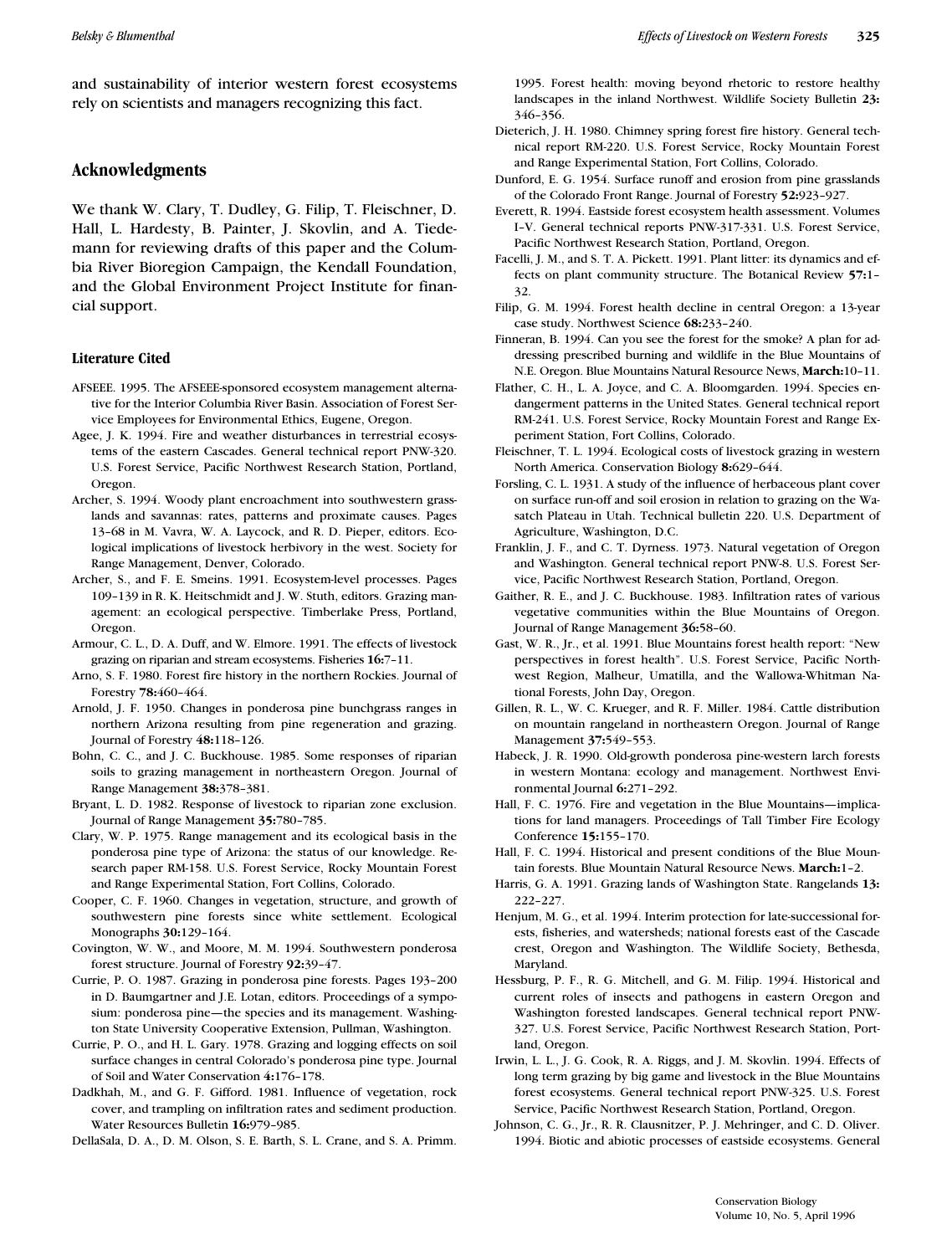technical report PNW-GTR-322. U.S. Forest Service, Pacific Northwest Research Station, Portland, Oregon.

- Johnson, W. M. 1956. The effect of grazing intensity on plant composition, vigor, and growth of pine-bunchgrass ranges in central Colorado. Ecology **37:**790–798.
- Karl, M. G., and P. S. Doescher. 1993. Regulating competition on conifer plantations with prescribed cattle grazing. Forest Science **39:** 405–418.
- Kauffman, J. B., and W. C. Krueger. 1984. Livestock impacts on riparian ecosystems and streamside management implications. . . a review. Journal of Range Management **37:**430–438.
- Larson, M. M., and G. H. Schubert. 1969. Root competition between ponderosa pine seedlings and grass. General technical report RM-54. U.S. Forest Service, Rocky Mountain Forest and Range Experiment Station, Fort Collins, Colorado.
- Laudenslayer, W. F., H. H. Darr, and S. Smith. 1989. Historical effects of forest management practices in eastside pine communities in northeastern California. Pages 26–34 in A. Tecle, W. W. Covington, and R. H. Hamre, technical coordinators. General technical report RM-85. U.S. Forest Service Forest and Range Experiment Station, Fort Collins, Colorado.
- Leopold, A. 1924. Grass, brush, timber and fire in southern Arizona. Journal of Forestry **22:**1–10.
- Lull, H. W. 1959. Soil compaction on forest and range lands. Miscellaneous publication 769. U.S. Department of Agriculture, Washington, D.C.
- Mack, R. N., and J. N. Thompson. 1982. Evolution in steppe with few large, hooved mammals. American Naturalist **119:**757–772.
- Madany, M. H., and N. E. West. 1983. Livestock grazing-fire regime interactions within montane forests of Zion National Park, Utah. Ecology **64:**661–667.
- Marcuson, P. E. 1977. Overgrazed streambanks depress fishery production in Rock Creek, Montana. Special project report F-20-R-21-11a. Montana Department of Fish and Game, Helena, Montana.
- McBride, J. R., and R. D. Laven. 1976. Scars as an indicator of fire frequency in the San Bernardino Mountains, California. Journal of Forestry **74:**439–442.
- Miller, D. L. 1988. The influence of competing vegetation in ponderosa pine forests. Pages 115–120 in D. M. Baumgartner and J. E. Lotan, editors. Ponderosa pine: the species and its management. Washington State University Cooperative Extension, Pullman, Washington.
- Morgan, P. 1994. Dynamics of ponderosa and Jeffrey pine forests. Pages 47–71 in G. D. Hayward and J. Verner, editors. Flammulated, boreal, and great gray owls in the United States. General technical report RM-253. U.S. Forest Service Forest and Range Experiment Station, Fort Collins, Colorado.
- Mutch, R. W., S. F. Arno, J. K. Brown, C. E. Carlson, R. D. Ottmar, and J. L. Peterson. 1993. Forest health in the Blue Mountains: a management strategy for fire-adapted ecosystems. General technical report PNW-GTR-310. U.S. Forest Service, Pacific Northwest Research Station, Portland, Oregon.
- Neilson, R. P. 1996. High-resolution climate analysis and Southwest biogeography. Science **232:**27–34.
- O'Laughlin, J., et al. 1993. Forest health conditions in Idaho. Report 11. Idaho Forest, Wildlife and Range Policy Analysis Group, College of Forestry, University of Idaho, Moscow.
- Olson, R. K. 1992. Physiography and forest types. Pages 7–40 in R. K. Olson, D. Binkley, and M. Bohm, editors. The response of western forests to air pollution. Springer-Verlag, New York.
- Oliver, C. D., L. L. Irwin, and W. H. Knapp. 1994. Eastside forest management practices: historical overview, extent of their applications, and their effects on sustainability of ecosystems. General technical report PNW-324. U.S. Forest Service, Pacific Northwest Research Station, Portland, Oregon.
- Orr, H. K. 1960. Soil porosity and bulk density on grazed and protected Kentucky bluegrass range in the Black Hills. Journal of Range Management **13:**80–86.
- Orr, H. K. 1975. Recovery from soil compaction on bluegrass range in the Black Hills. Transactions of the ASAE **18:**1076–1081.
- Painter, E. L. and A. J. Belsky, 1993. Application of herbivore optimization theory to rangelands of the western United States. Ecological Applications **3:**2–9.
- Pearson, G. A. 1923. Natural reproduction of western yellow pine in the Southwest. Department bulletin number 1105. U.S. Department of Agriculture, Washington, D.C.
- Peet, R. K. 1988. Forests of the Rocky Mountains. Pages 63–101 in M. G. Barbour and W. D. Billings, editors. North American terrestrial vegetation. Cambridge University Press, New York, New York.
- Roath, L., and W. C. Krueger. 1982. Cattle grazing and behavior on a forested range. Journal of Range Management **35:**332–338.
- Rummell, R. S. 1951. Some effects of livestock grazing on ponderosa pine forest and range in central Washington. Ecology **32:**594–607.
- Savage, M., and T. W. Swetnam. 1990. Early 19th century fire decline following sheep pasturing in a Navajo ponderosa pine forest. Ecology **71:**2374–2378.
- Saveland, J. M., and S. C. Bunting. 1988. Fire effects in ponderosa pine forests. Pages 125–131 in D. M. Baumgartner and J. E. Lotan, editors. Ponderosa pine: the species and its management. Washington State University Cooperative Extension, Pullman, Washington.
- Schulz, T. T., and W. C. Leininger. 1990. Differences in riparian vegetation structure between grazed areas and exclosures. Journal of Range Management **43:**295–299.
- Skovlin, J. M. 1984. Impacts of grazing on wetlands and riparian habitat: a review of our knowledge. Pages 1001–1104 in Developing strategies for rangeland management: a report by the committee on developing strategies for rangeland management. Westview Press, Boulder, Colorado.
- Skovlin, J. M. 1991. Fifty years of research progress: a historical document on the Starkey Experimental Forest and Range. General technical report PNW-266. U.S. Forest Service, Pacific Northwest Research Station, Portland, Oregon.
- Skovlin, J. M., R. W. Harris, G. S. Strickler, and G. A. Garrison. 1976. Effects of cattle grazing methods on ponderosa pine-bunchgrass range in Pacific Northwest. Technical Bulletin 1531. U.S. Forest Service, Pacific Northwest Research Station, Portland, Oregon.
- Smith, D. W. 1967. Effects of cattle grazing on a ponderosa pinebunchgrass range in Colorado. Technical bulletin 1371. U.S. Department of Agriculture, Washington, D.C.
- Smith, W. B. 1994. Timberland and growing stock summary data tables for the United States and by region. U.S. Forest Service, Washington, DC.
- Stebbins, G. L. 1981. Coevolution of grasses and herbivores. Annals of the Missouri Botanical Garden **68:**75–86.
- Thurow, T. L. 1991. Hydrology and Erosion. Pages 141–159 in R. K. Heitschmidt and J. W. Stuth, editors. Grazing management—an ecological perspective. Timber Press, Portland, Oregon.
- Tiedemann, A. R., and D. A. Higgins. 1989. Effects of management strategies on water resources. Pages 57–91 in T. M. Quigley, H. R. Sanderson, and A. R. Tiedemann, editors. Managing interior northwest rangelands: the Oregon range evaluation project. General technical report PNW-238. U.S. Forest Service, Pacific Northwest Research Station, Portland, Oregon.
- Tisdale, E. W. 1050. Grazing of forest lands in interior British Columbia. Journal of Forestry **48:**856–860.
- U.S. General Accounting Office. 1988. Rangeland management: more emphasis needed on declining and overstocked grazing allotments. GAO/RCED-88-80. U.S. General Accounting Office, Washington, D.C.
- U.S. Department of Agriculture. 1992. Restoring the forest ecosystem: forest health in Eastern Oregon. R6-UMA-039-02. U.S. Forest Service, Malheur, Ochoco, Umatilla, Wallowa-Whitman National Forests, John Day, Oregon.
- U.S. Department of Agriculture. 1993. Fire in the Blues: a natural force, a powerful tool. R6-UMA-PR-016-93. U.S. Forest Service, Malheur,